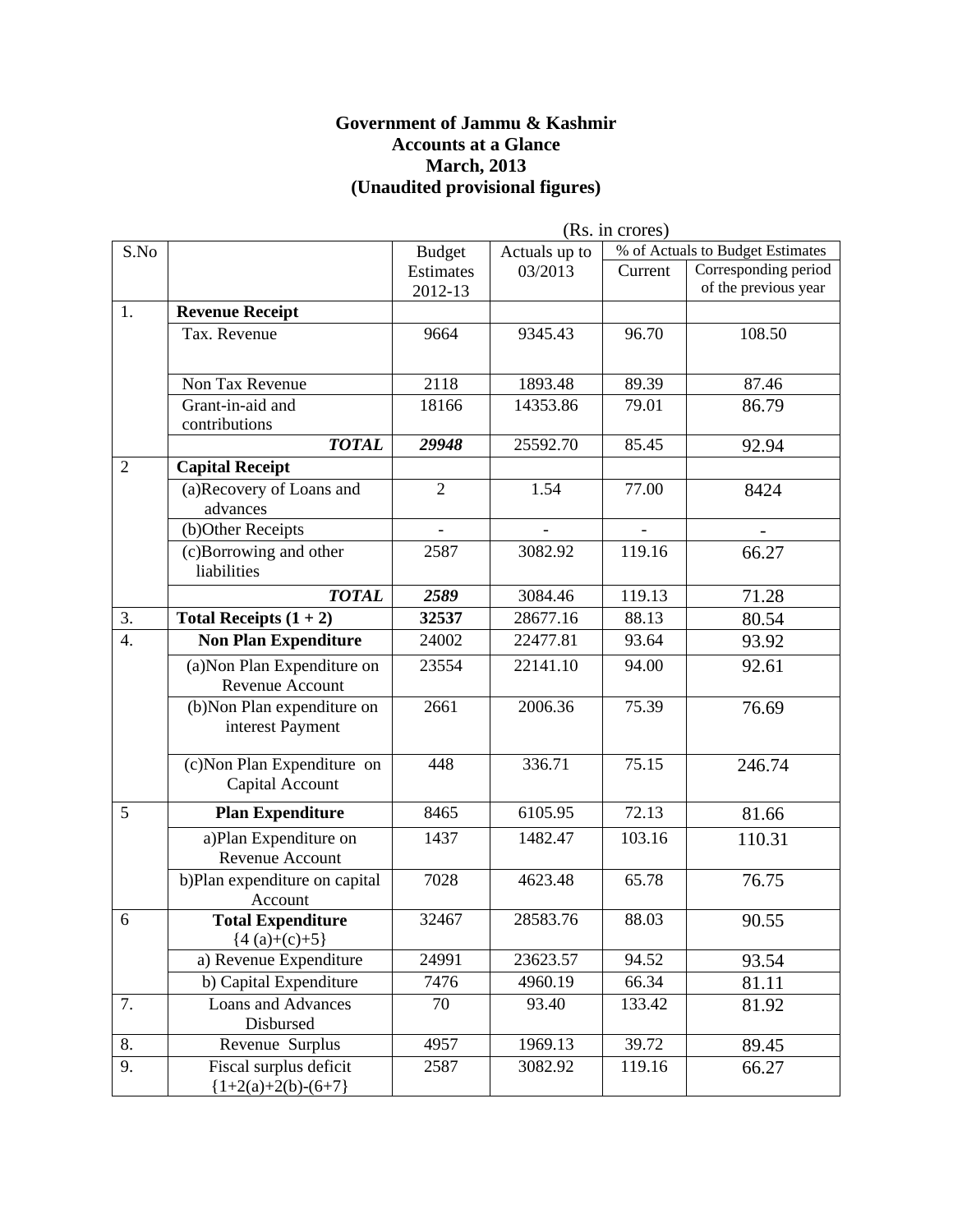## **(Format of the Progressive Figures)**

#### **TAX REVENUE**

|                     |                |                    | (Rs. in Crores) |                    |
|---------------------|----------------|--------------------|-----------------|--------------------|
| <b>Months</b>       | 2012-13        |                    | 2011-12         |                    |
|                     | <b>Monthly</b> | <b>Progressive</b> | <b>Monthly</b>  | <b>Progressive</b> |
| <b>April, 2012</b>  | 999.67         | 999.67             | 559.30          | 559.30             |
| <b>May, 2012</b>    | 355.81         | 1355.48            | 314.80          | 874.10             |
| <b>June</b> , 2012  | 238.95         | 1594.43            | 202.63          | 1076.73            |
| <b>July, 2012</b>   | 805.67         | 2400.10            | 601.11          | 1677.84            |
| <b>August, 2012</b> | 402.33         | 2802.43            | 312.07          | 1989.91            |
| September, 2012     | 267.86         | 3070.29            | 753.94          | 2743.85            |
| October, 2012       | 854.70         | 3924.99            | 1959.38         | 4703.23            |
| November, 2012      | 281.90         | 4206.89            | 562.90          | 5266.53            |
| December, 2012      | 1728.96        | 5935.85            | 229.15          | 5495.28            |
| January, 2013       | 2023.63        | 7959.47            | 928.31          | 6423.59            |
| February, 2013      | 522.30         | 8481.77            | 529.88          | 6953.47            |
| <b>March, 2013</b>  | 863.66         | 9345.43            | 119.56          | 8150.03            |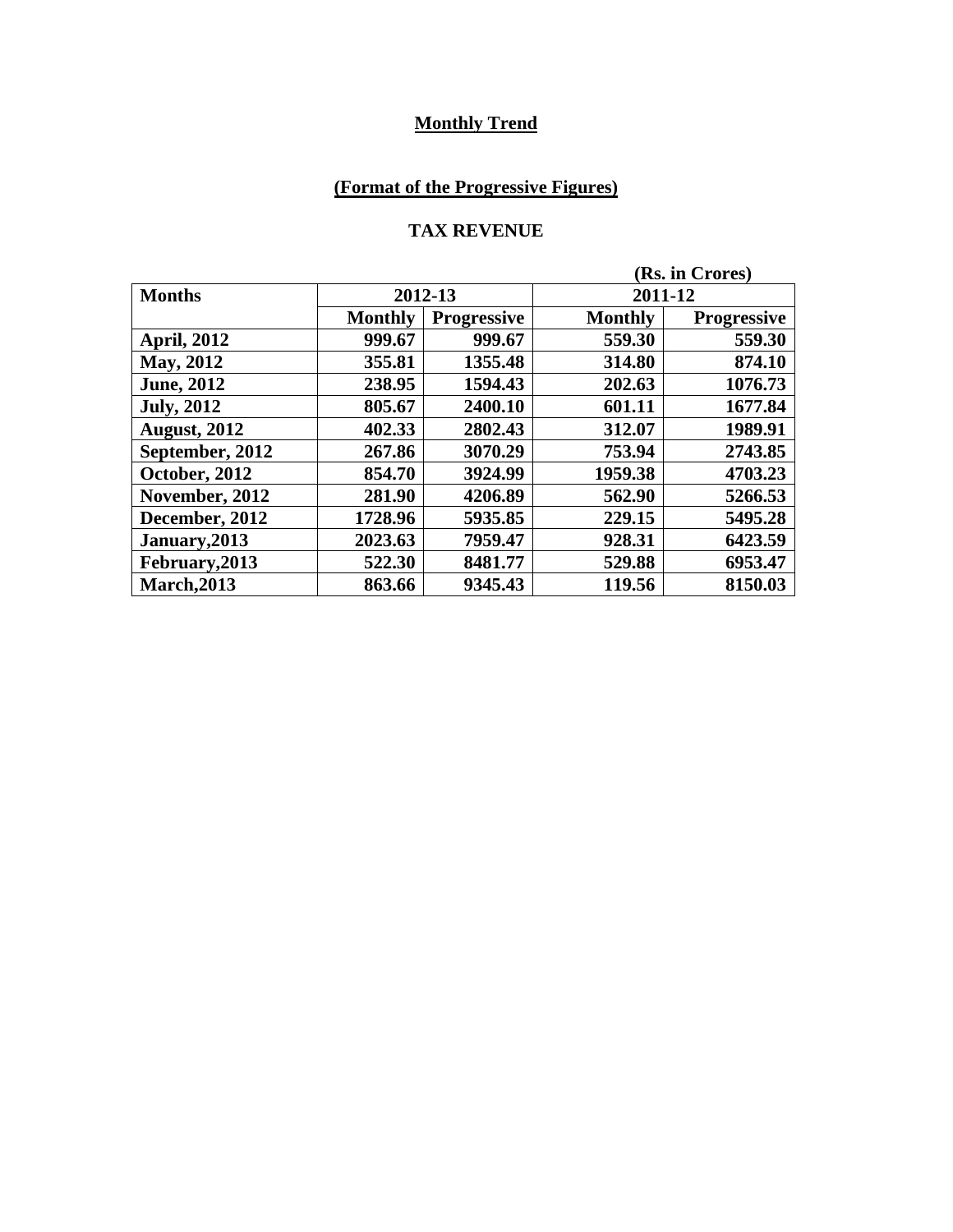## **(Format of the Progressive Figures)**

### **NON-TAX REVENUE**

|                     |                |                    | (Rs. in Crores) |                    |  |
|---------------------|----------------|--------------------|-----------------|--------------------|--|
| <b>Months</b>       | 2012-13        |                    |                 | 2011-12            |  |
|                     | <b>Monthly</b> | <b>Progressive</b> | <b>Monthly</b>  | <b>Progressive</b> |  |
| <b>April, 2012</b>  | 50.08          | 50.08              | 15.12           | 15.12              |  |
| May, 2012           | 217.30         | 267.38             | 24.15           | 39.27              |  |
| <b>June</b> , 2012  | 70.41          | 337.79             | 39.51           | 78.78              |  |
| <b>July, 2012</b>   | 112.68         | 450.47             | 67.05           | 145.83             |  |
| <b>August, 2012</b> | 113.45         | 563.92             | 38.81           | 184.64             |  |
| September, 2012     | 445.04         | 1008.96            | 38.76           | 223.40             |  |
| October, 2012       | 132.23         | 1141.19            | 118.08          | 341.48             |  |
| November, 2012      | 111.70         | 1252.89            | 39.21           | 38.69              |  |
| December, 2012      | 116.98         | 1369.87            | 71.48           | 452.17             |  |
| January, 2013       | 210.81         | 1580.68            | 43.50           | 495.67             |  |
| February, 2013      | 106.53         | 1687.21            | 105.53          | 601.20             |  |
| <b>March, 2013</b>  | 206.20         | 1893.41            | 816.16          | 1417.36            |  |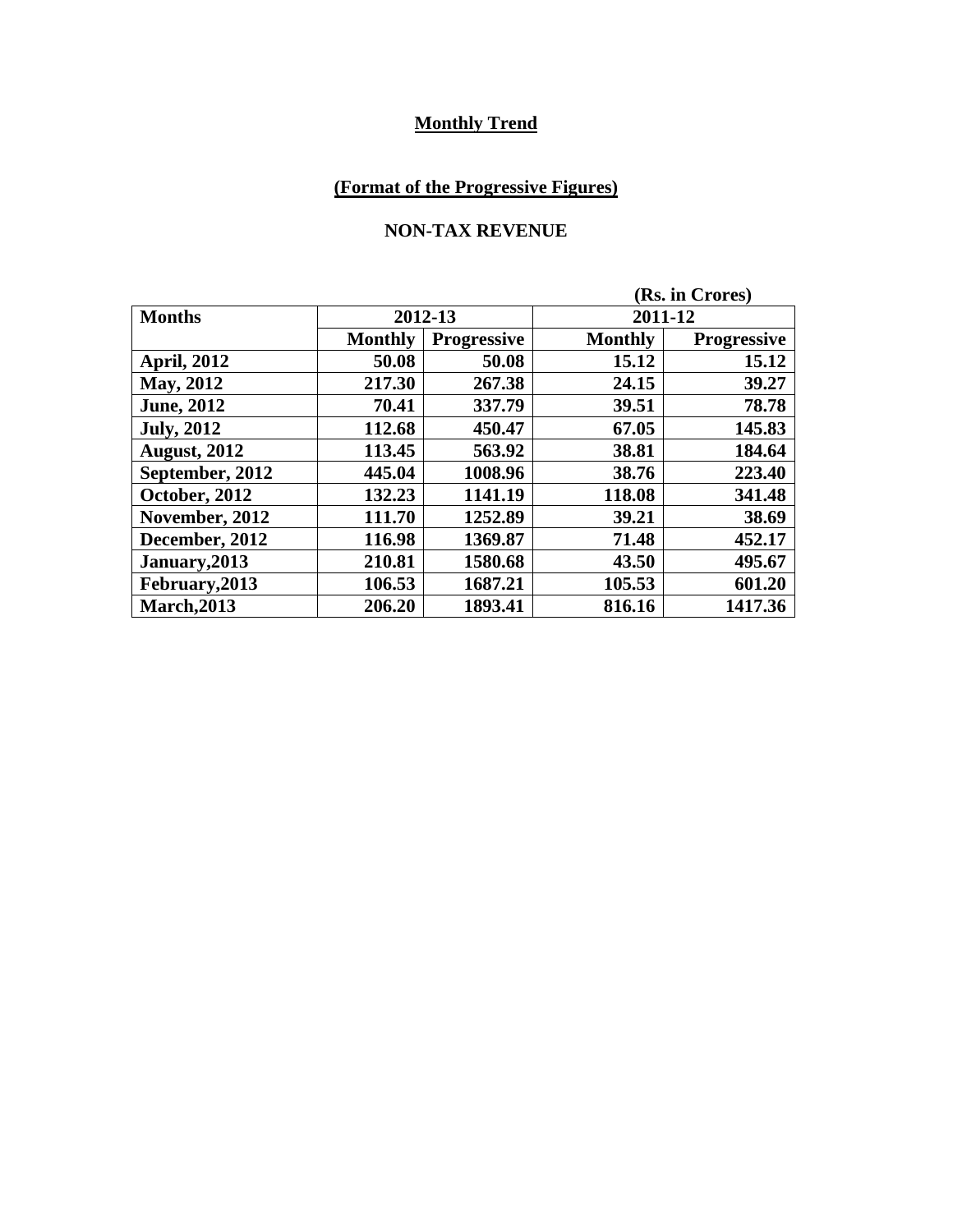## **(Format of the Progressive Figures)**

#### **REVENUE RECEIPTS OF GRANT-IN-AID AND CONTRIBUTION**

|                     |                |                    | (Rs. in Crores) |                    |  |
|---------------------|----------------|--------------------|-----------------|--------------------|--|
| <b>Months</b>       |                | 2012-13            |                 | 2011-12            |  |
|                     | <b>Monthly</b> | <b>Progressive</b> | <b>Monthly</b>  | <b>Progressive</b> |  |
| <b>April, 2012</b>  | 483.00         | 483.00             | 1.52            | 1.52               |  |
| May, 2012           |                | 483.00             | 1.10            | 2.62               |  |
| <b>June</b> , 2012  | 1.50           | 484.50             | 6.85            | 9.47               |  |
| <b>July, 2012</b>   |                | 484.50             | 0.15            | 9.62               |  |
| <b>August, 2012</b> |                | 484.50             |                 | 9.92               |  |
| September, 2012     |                | 484.50             | 880.5           | 890.42             |  |
| October, 2012       |                | 484.50             | 5366.56         | 6256.98            |  |
| November, 2012      | 0.90           | 485.40             | 1408.81         | 7665.79            |  |
| December, 2012      | 5487.52        | 5972.92            | 3.10            | 7668.89            |  |
| January, 2013       | 4484.62        | 10457.54           | 1059.94         | 8728.83            |  |
| February, 2013      | 2052.07        | 12509.61           | 3231.85         | 11960.68           |  |
| <b>March, 2013</b>  | 1844.25        | 14353.86           | 3287.65         | 15248.33           |  |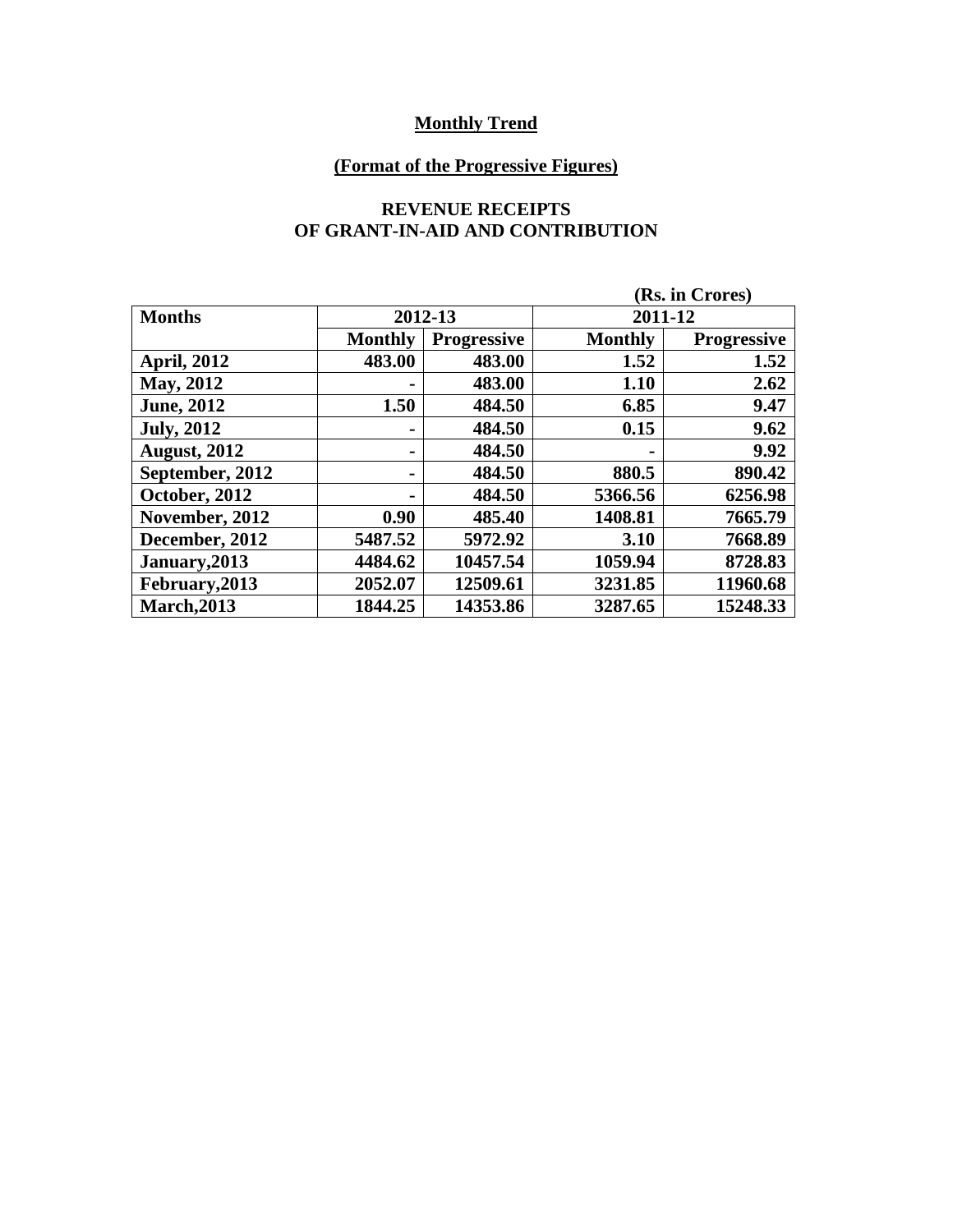## **(Format of the Progressive Figures)**

### **RECOVERY OF LOANS & ADVANCES**

|                     |                |                    |                | (Rs. in Crores)    |
|---------------------|----------------|--------------------|----------------|--------------------|
| <b>Months</b>       |                | 2012-13            | 2011-12        |                    |
|                     | <b>Monthly</b> | <b>Progressive</b> | <b>Monthly</b> | <b>Progressive</b> |
| <b>April, 2012</b>  | 0.14           | 0.14               | 0.13           | 0.13               |
| May, 2012           | 0.10           | 0.24               | 0.09           | 0.22               |
| <b>June, 2012</b>   | 0.17           | 0.41               | 0.11           | 0.33               |
| <b>July, 2012</b>   | 0.11           | 0.52               | 0.13           | 0.46               |
| <b>August, 2012</b> | 0.09           | 0.61               | 0.17           | 0.63               |
| September, 2012     | 0.09           | 0.70               | $(-)$ 0.07     | 0.56               |
| October, 2012       | 0.21           | 0.91               | 0.13           | 167.85             |
| November, 2012      | 0.06           | 0.97               | 0.14           | 167.99             |
| December, 2012      | 0.15           | 1.12               | 0.08           | 168.07             |
| January, 2013       | 0.13           | 1.25               | 0.11           | 168.18             |
| February, 2013      | 0.12           | 1.37               | 0.12           | 168.30             |
| <b>March, 2013</b>  | 0.17           | 1.54               | 0.18           | 168.48             |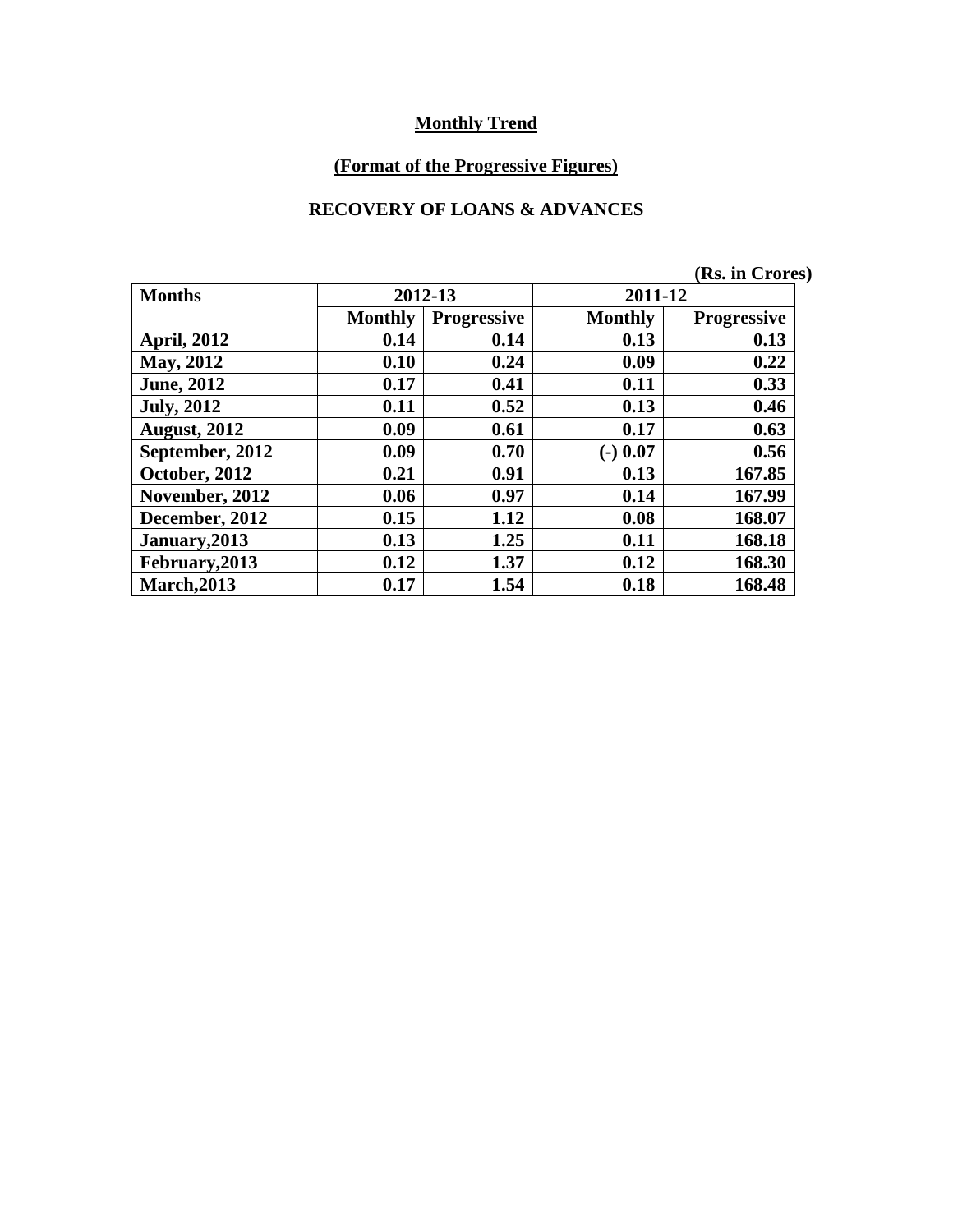## **(Format of the Progressive Figures)**

### **BORROWING & OTHER LIABILITIES**

|                     |                |                    | (Rs. in Crores) |                    |  |
|---------------------|----------------|--------------------|-----------------|--------------------|--|
| <b>Months</b>       | 2012-13        |                    |                 | 2011-12            |  |
|                     | <b>Monthly</b> | <b>Progressive</b> | <b>Monthly</b>  | <b>Progressive</b> |  |
| <b>April, 2012</b>  | 386.17         | 386.17             | 587.43          | 587.43             |  |
| <b>May, 2012</b>    | 919.92         | 1306.09            | 884.33          | 1471.76            |  |
| <b>June</b> , 2012  | 1118.72        | 2424.81            | 1353.51         | 2825.27            |  |
| <b>July, 2012</b>   | 1250.74        | 3675.55            | 1069.94         | 3895.21            |  |
| <b>August, 2012</b> | 1596.02        | 5346.65            | 2187.46         | 6082.67            |  |
| September, 2012     | 1045.82        | 6392.47            | $-)842.25$      | 5240.42            |  |
| October, 2012       | 1867.31        | 8259.78            | $(-)$ 5590.81   | $(-)$ 350.39       |  |
| November, 2012      | 1209.64        | 9469.42            | 259.64          | $(-)90.75$         |  |
| December, 2012      | $-14325.99$    | 5143.43            | 2385.45         | 2294.70            |  |
| January, 2013       | $-3764.17$     | 1379.26            | 209.00          | 2503.70            |  |
| February, 2013      | $-$ 610.41     | 768.85             | $-1678.63$      | 825.07             |  |
| <b>March, 2013</b>  | 2314.07        | 3082.92            | 1385.95         | 2211.02            |  |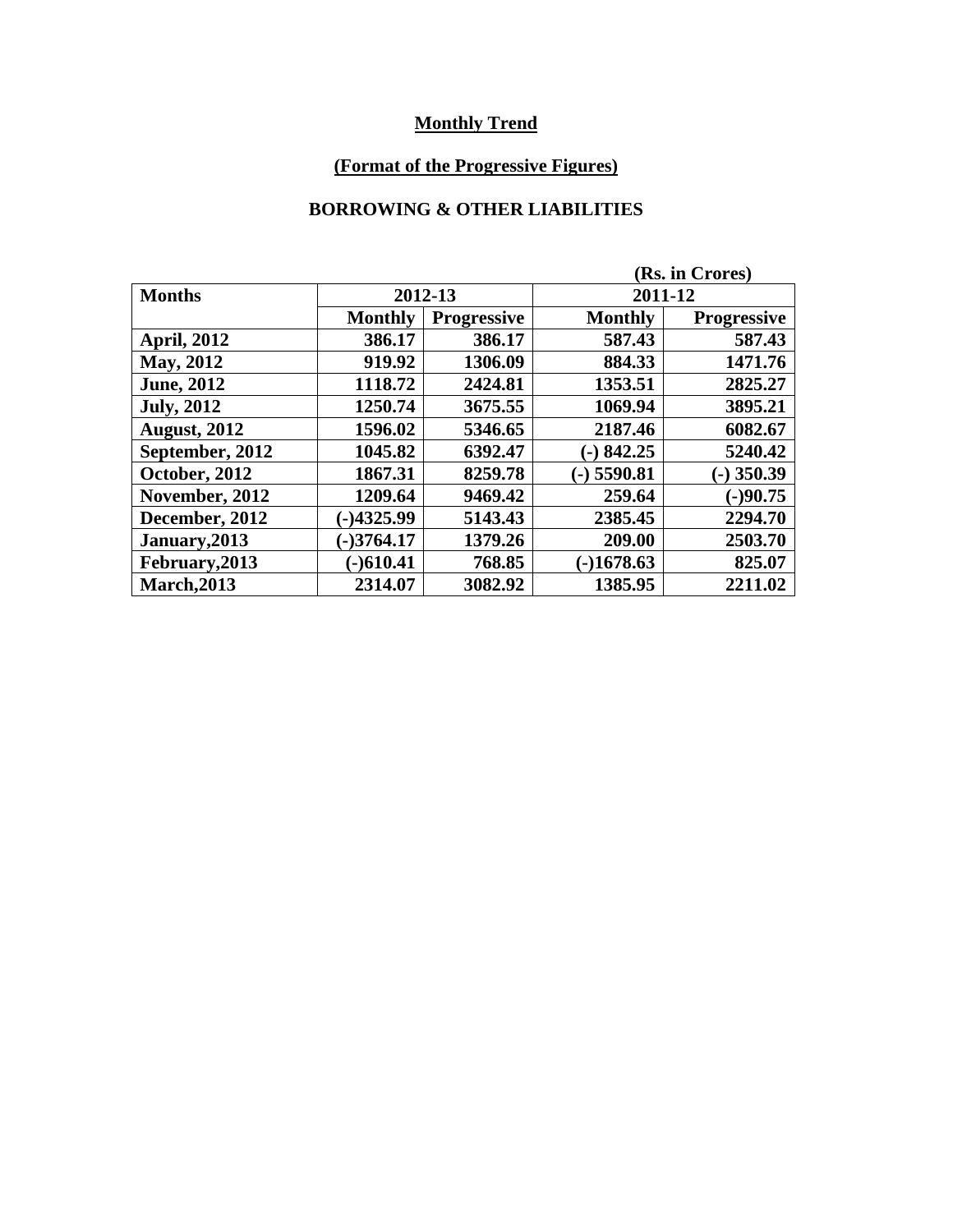## **(Format of the Progressive Figures)**

### **NON PLAN EXPENDITURE ON REVENUE ACCOUNT**

| (Rs. in Crores)     |                |                    |                |                    |  |
|---------------------|----------------|--------------------|----------------|--------------------|--|
| <b>Months</b>       | 2012-13        |                    |                | 2011-12            |  |
|                     | <b>Monthly</b> | <b>Progressive</b> | <b>Monthly</b> | <b>Progressive</b> |  |
| <b>April, 2012</b>  | 1852.09        | 1852.09            | 1140.09        | 1140.09            |  |
| May, 2012           | 1384.37        | 3236.46            | 1142.33        | 2282.42            |  |
| <b>June</b> , 2012  | 1326.29        | 4562.75            | 1387.30        | 3669.72            |  |
| <b>July, 2012</b>   | 1875.79        | 6438.54            | 1524.22        | 5193.94            |  |
| <b>August, 2012</b> | 1753.39        | 8191.94            | 2121.69        | 7315.63            |  |
| September, 2012     | 1385.15        | 9575.09            | 659.44         | 7975.07            |  |
| October, 2012       | 2354.71        | 11929.80           | 1524.43        | 9499.50            |  |
| November, 2012      | 1182.99        | 13112.79           | 1731.48        | 11230.98           |  |
| December, 2012      | 2551.45        | 15664.24           | 1842.77        | 13073.75           |  |
| January, 2013       | 2284.67        | 17948.91           | 1519.18        | 14592.93           |  |
| February, 2013      | 1477.97        | 19426.88           | 1568.86        | 16161.79           |  |
| <b>March, 2013</b>  | 2714.22        | 22141.10           | 3796.51        | 19958.30           |  |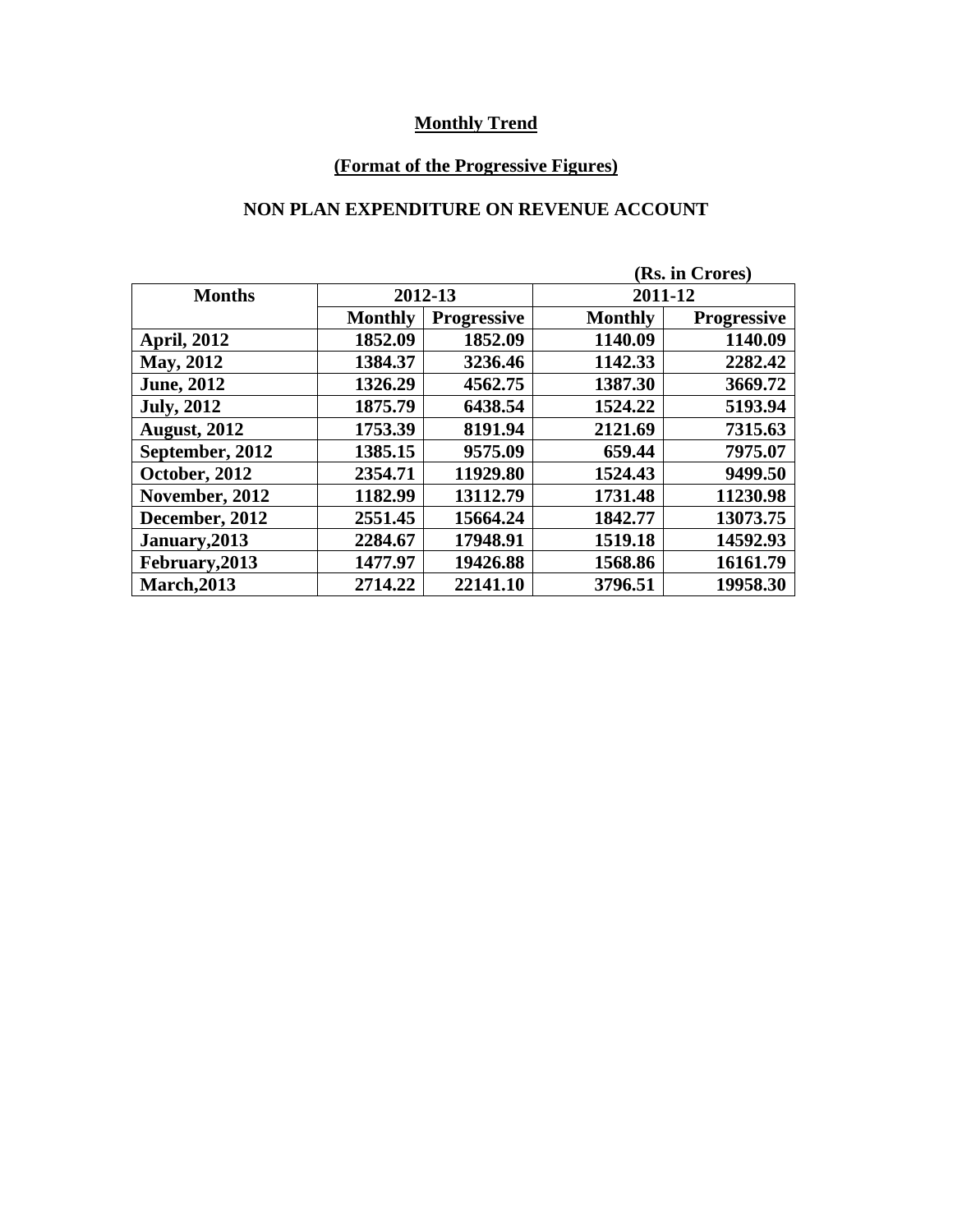## **(Format of the Progressive Figures)**

#### **NON PLAN EXPENDITURE ON INTEREST PAYMENT**

|                     |                |                    | (Rs. in Crores) |                    |
|---------------------|----------------|--------------------|-----------------|--------------------|
| <b>Months</b>       | 2012-13        |                    | 2011-12         |                    |
|                     | <b>Monthly</b> | <b>Progressive</b> | <b>Monthly</b>  | <b>Progressive</b> |
| <b>April, 2012</b>  | 96.62          | 96.62              | $\blacksquare$  |                    |
| <b>May, 2012</b>    |                | 96.62              | $\blacksquare$  |                    |
| <b>June</b> , 2012  | 1.23           | 97.85              | 1.40            | 1.40               |
| <b>July, 2012</b>   | 10.56          | 108.41             | 0.42            | 1.82               |
| <b>August, 2012</b> |                | 108.41             | 5.62            | 7.44               |
| September, 2012     | 4.07           | 112.48             | 4.69            | 12.13              |
| October, 2012       |                | 112.48             | 2.78            | 14.91              |
| November, 2012      | 0.11           | 112.59             | 653.82          | 668.73             |
| December, 2012      | 656.78         | 769.37             | 116.65          | 785.38             |
| January, 2013       | 718.45         | 1487.82            | 69.63           | 855.01             |
| February, 2013      | 168.77         | 1656.59            | 7.47            | 862.48             |
| <b>March, 2013</b>  | 349.77         | 2006.36            | 948.23          | 1810.71            |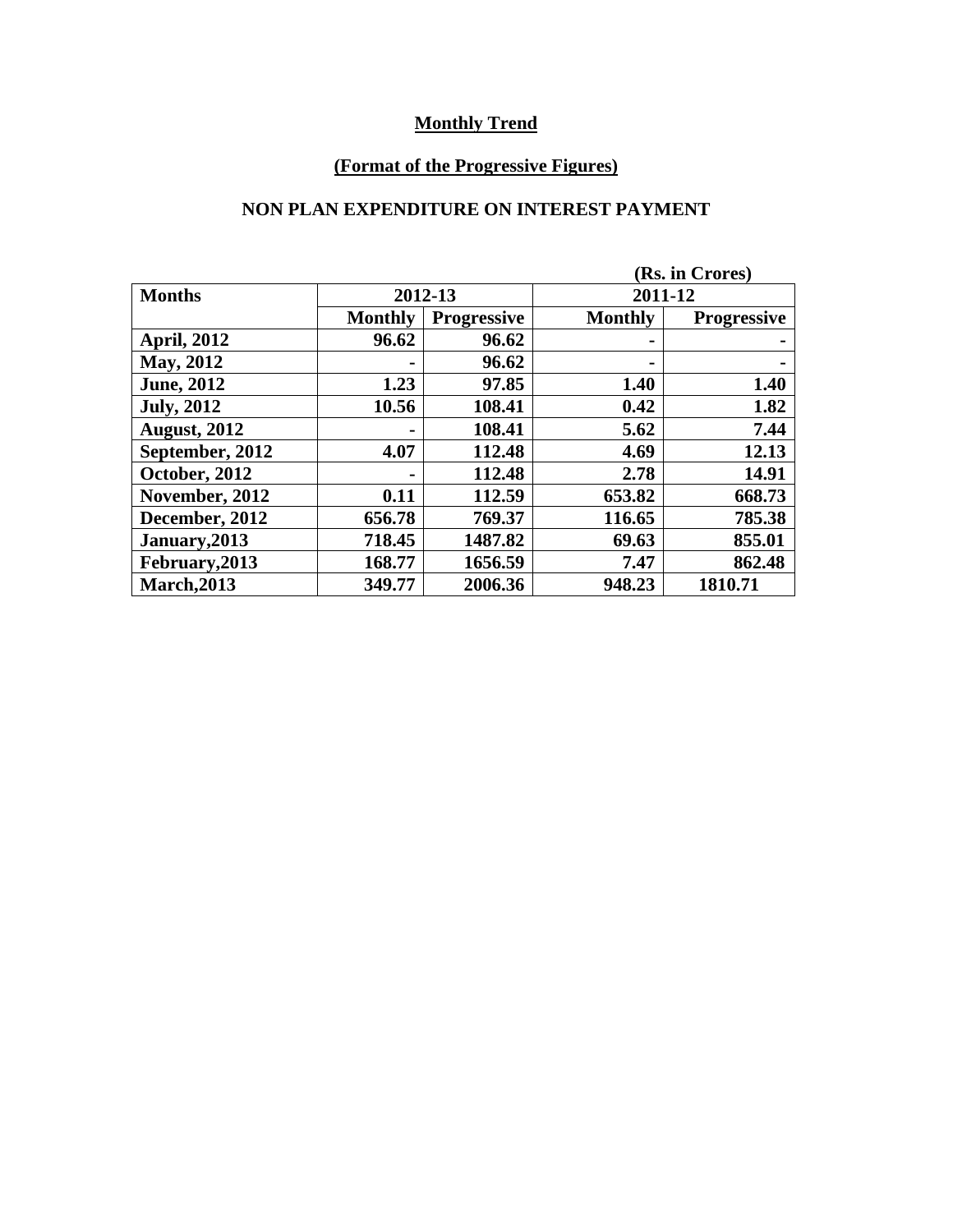## **(Format of the Progressive Figures)**

### **NON PLAN EXPENDITURE ON CAPITAL ACCOUNT**

|                     |                |                    | (Rs. in Crores) |                    |
|---------------------|----------------|--------------------|-----------------|--------------------|
| <b>Months</b>       | 2012-13        |                    | 2011-12         |                    |
|                     | <b>Monthly</b> | <b>Progressive</b> | <b>Monthly</b>  | <b>Progressive</b> |
| <b>April, 2012</b>  | $(-)18.59$     | $(-)18.59$         | $(-)$ 19.62     | $(-)$ 19.62        |
| <b>May, 2012</b>    | $(-)1.93$      | $(-)20.52$         | 38.54           | 18.92              |
| <b>June</b> , 2012  | $(-)7.03$      | $(-)27.55$         | 70.37           | 89.29              |
| <b>July, 2012</b>   | 23.00          | $(-)4.55$          | 4.22            | 93.51              |
| <b>August, 2012</b> | 35.00          | 31.41              | 12.12           | 105.63             |
| September, 2012     | 47.39          | 82.39              | 3.33            | 108.96             |
| October, 2012       | 19.01          | 101.40             | $(-)$ 4.77      | 104.19             |
| November, 2012      | 45.85          | 147.25             | 31.17           | 135.36             |
| December, 2012      | 22.83          | 170.08             | 120.40          | 255.76             |
| January, 2013       | 46.76          | 216.84             | 57.59           | 313.35             |
| February, 2013      | 19.90          | 236.74             | $-17.99$        | 305.36             |
| <b>March, 2013</b>  | 99.97          | 336.71             | 151.12          | 456.48             |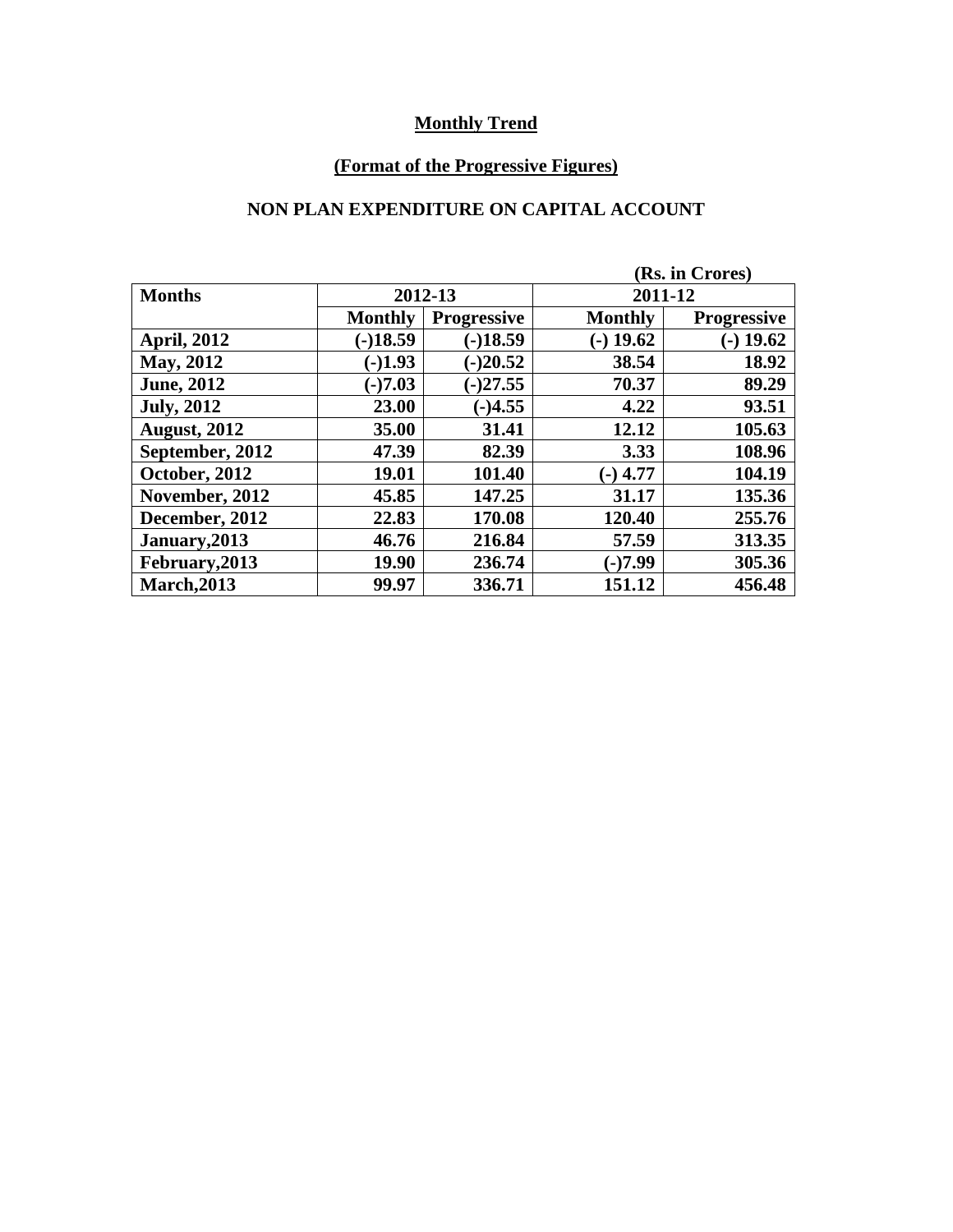## **(Format of the Progressive Figures)**

### **PLAN EXPENDITURE ON REVENUE ACCOUNT**

|                     |                |                    | (Rs. in Crores) |                    |
|---------------------|----------------|--------------------|-----------------|--------------------|
| <b>Months</b>       | 2012-13        |                    | 2011-12         |                    |
|                     | <b>Monthly</b> | <b>Progressive</b> | <b>Monthly</b>  | <b>Progressive</b> |
| <b>April, 2012</b>  | 76.26          | 76.26              | 24.63           | 24.63              |
| <b>May, 2012</b>    | 58.56          | 134.82             | 20.70           | 45.33              |
| <b>June</b> , 2012  | 46.46          | 181.28             | 44.19           | 89.52              |
| <b>July, 2012</b>   | 90.25          | 271.53             | 45.40           | 134.92             |
| <b>August, 2012</b> | 96.68          | 368.21             | 81.38           | 216.30             |
| September, 2012     | 75.85          | 444.06             | 49.47           | 265.77             |
| October, 2012       | 154.18         | 598.24             | 62.35           | 328.12             |
| November, 2012      | 67.51          | 665.75             | 157.39          | 485.51             |
| December, 2012      | 97.44          | 763.19             | 105.46          | 590.97             |
| January, 2013       | 86.59          | 849.78             | 215.37          | 806.34             |
| February, 2013      | 83.11          | 932.89             | 159.51          | 965.85             |
| <b>March, 2013</b>  | 549.58         | 1482.47            | 360.08          | 1325.93            |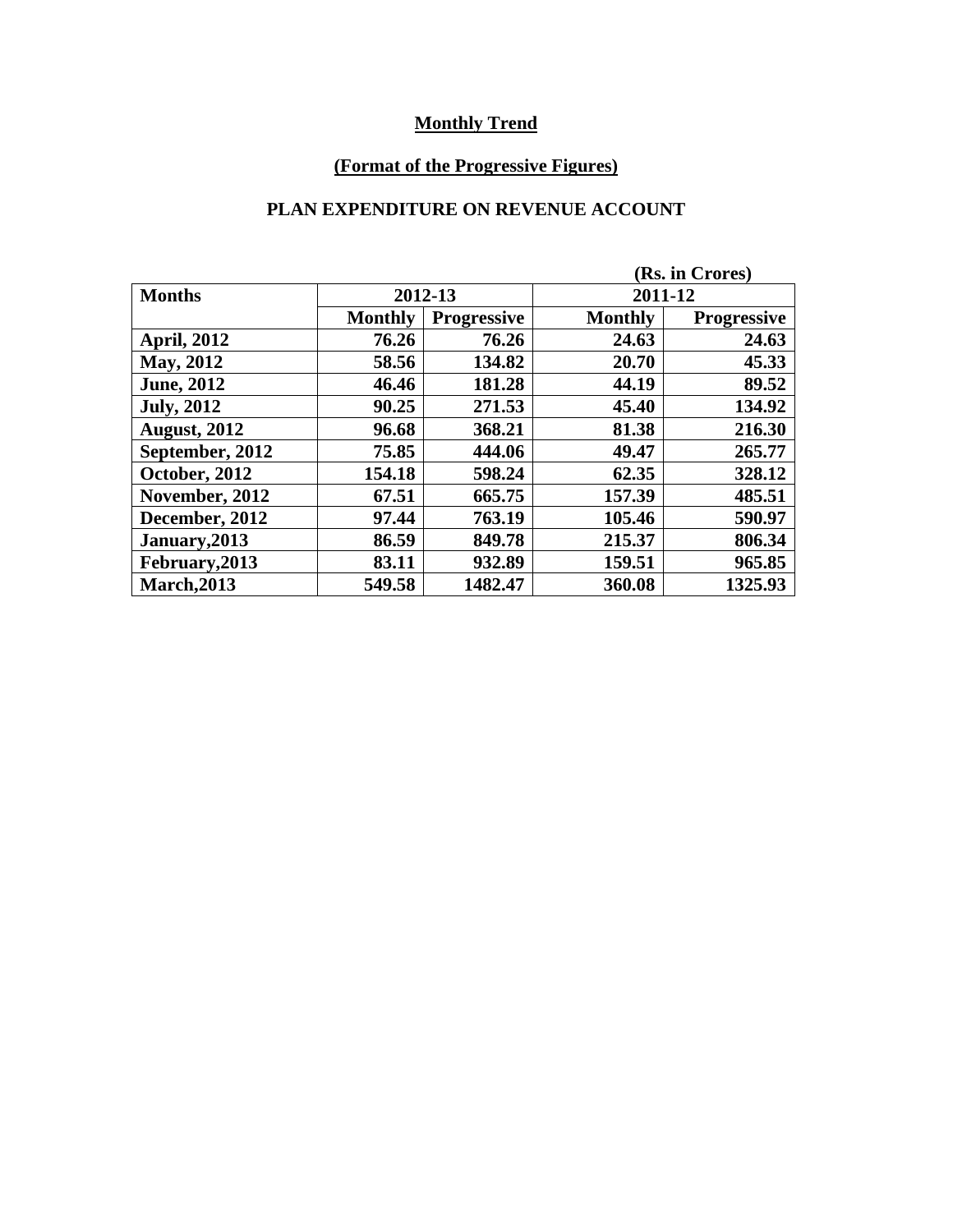## **(Format of the Progressive Figures)**

### **PLAN EXPENDITURE ON CAPITAL ACCOUNT**

|                     |                |                    | (Rs. in Crores) |                    |
|---------------------|----------------|--------------------|-----------------|--------------------|
| <b>Months</b>       | 2012-13        |                    | 2011-12         |                    |
|                     | <b>Monthly</b> | <b>Progressive</b> | <b>Monthly</b>  | <b>Progressive</b> |
| <b>April, 2012</b>  | 9.30           | 9.30               | 18.40           | 18.40              |
| May, 2012           | 42.89          | 52.19              | 22.85           | 41.25              |
| <b>June</b> , 2012  | 63.19          | 115.38             | 91.49           | 132.74             |
| <b>July, 2012</b>   | 172.48         | 287.86             | 158.99          | 291.73             |
| <b>August, 2012</b> | 214.76         | 502.62             | 319.93          | 611.66             |
| September, 2012     | 321.76         | 824.38             | 273.13          | 884.79             |
| October, 2012       | 305.74         | 1130.12            | 261.51          | 1146.30            |
| November, 2012      | 306.08         | 1436.20            | 350.50          | 1496.80            |
| December, 2012      | 327.19         | 1763.39            | 619.06          | 2115.86            |
| January, 2013       | 533.80         | 2297.19            | 444.34          | 2560.20            |
| February, 2013      | 489.00         | 2786.19            | 455.97          | 3016.17            |
| <b>March, 2013</b>  | 1837.29        | 4623.48            | 2372.80         | 5388.97            |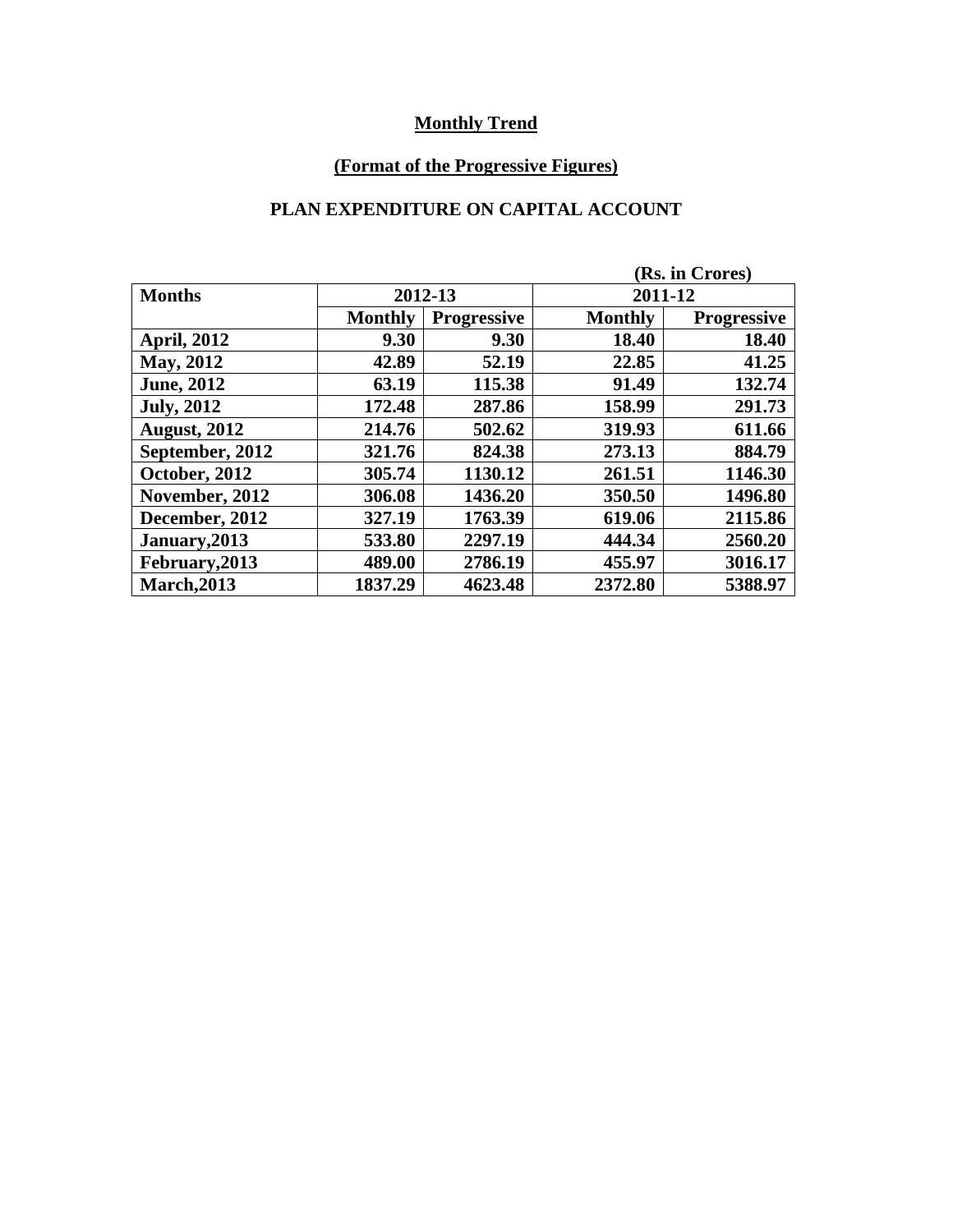## **(Format of the Progressive Figures)**

### **TOTAL EXPENDITURE ON REVENUE ACCOUNT**

|                     |                | (Rs. in Crores)    |                |                    |
|---------------------|----------------|--------------------|----------------|--------------------|
| <b>Months</b>       | 2012-13        |                    | 2011-12        |                    |
|                     | <b>Monthly</b> | <b>Progressive</b> | <b>Monthly</b> | <b>Progressive</b> |
| <b>April, 2012</b>  | 1928.35        | 1928.35            | 1164.72        | 1164.72            |
| May, 2012           | 1442.93        | 3371.28            | 1163.03        | 2327.75            |
| <b>June</b> , 2012  | 1372.75        | 4744.03            | 1431.49        | 3759.24            |
| <b>July, 2012</b>   | 1966.04        | 6710.07            | 1569.62        | 5328.86            |
| <b>August, 2012</b> | 1850.07        | 8560.15            | 2203.07        | 7531.93            |
| September, 2012     | 1459.00        | 10019.15           | 708.91         | 8240.84            |
| October, 2012       | 2508.89        | 12528.04           | 1586.78        | 9827.62            |
| November, 2012      | 1250.50        | 13778.54           | 1888.87        | 11716.49           |
| December, 2012      | 2648.89        | 16427.43           | 1948.23        | 13664.72           |
| January, 2013       | 2371.26        | 18798.69           | 1734.55        | 15399.27           |
| February, 2013      | 1561.08        | 20359.77           | 1728.37        | 17127.64           |
| <b>March, 2013</b>  | 3263.80        | 23623.57           | 4156.58        | 21284.22           |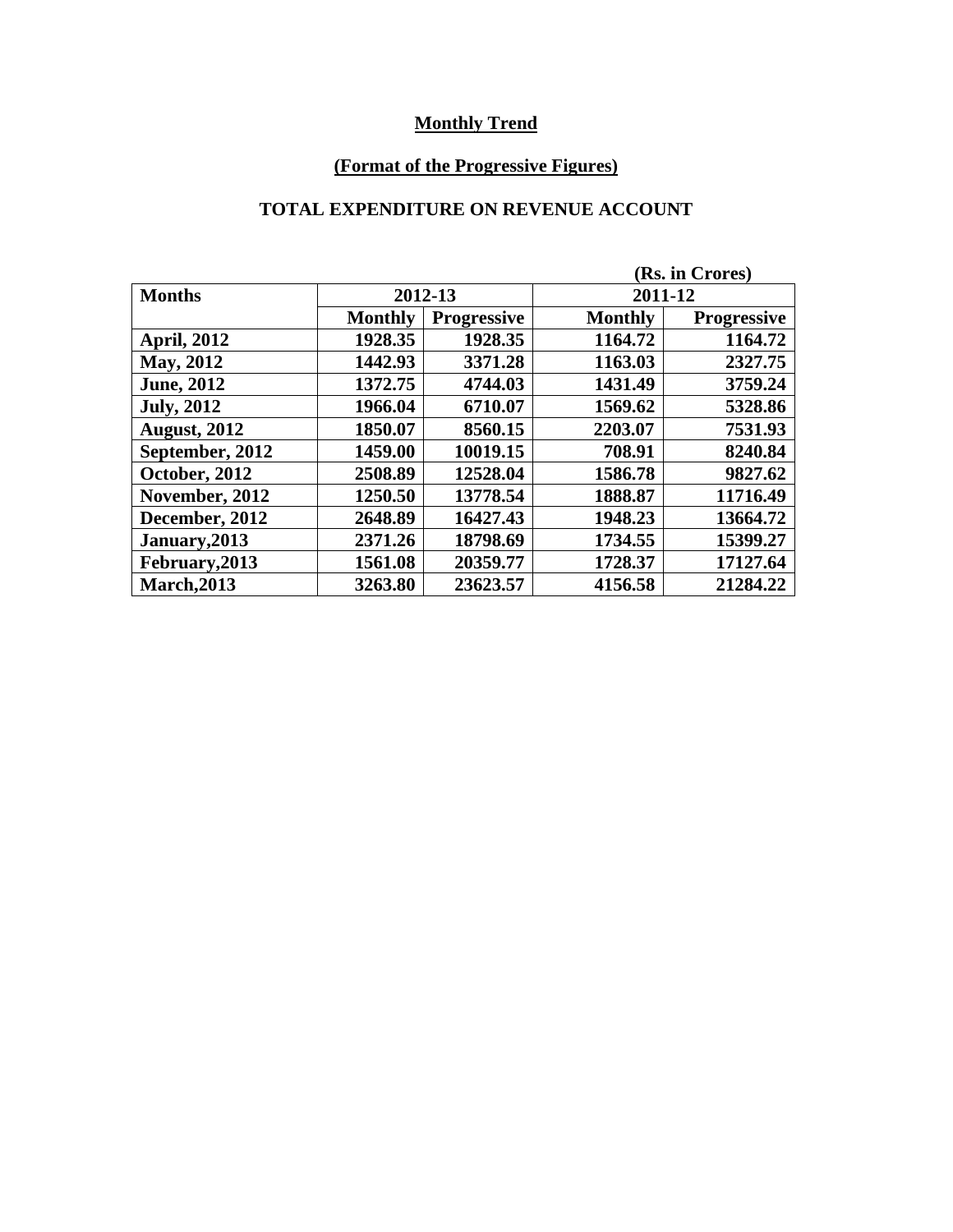## **(Format of the Progressive Figures)**

# **TOTAL EXPENDITURE ON CAPITAL ACCOUNT**

|                     |                |                    | (Rs. in Crores) |                    |  |
|---------------------|----------------|--------------------|-----------------|--------------------|--|
| <b>Months</b>       | 2012-13        |                    | 2011-12         |                    |  |
|                     | <b>Monthly</b> | <b>Progressive</b> | <b>Monthly</b>  | <b>Progressive</b> |  |
| <b>April, 2012</b>  | $(-)9.29$      | $(-)9.29$          | $(-) 1.22$      | $(-) 1.22$         |  |
| May, 2012           | 40.96          | 31.67              | 61.39           | 60.17              |  |
| <b>June</b> , 2012  | 56.16          | 87.83              | 161.86          | 222.03             |  |
| <b>July, 2012</b>   | 195.48         | 283.31             | 163.21          | 385.21             |  |
| <b>August, 2012</b> | 250.74         | 534.04             | 332.08          | 717.29             |  |
| September, 2012     | 372.73         | 906.77             | 276.46          | 993.75             |  |
| October, 2012       | 324.75         | 1231.52            | 256.74          | 1250.49            |  |
| November, 2012      | 351.93         | 1583.45            | 381.67          | 1632.16            |  |
| December, 2012      | 350.02         | 1933.47            | 739.46          | 2371.62            |  |
| January, 2013       | 580.56         | 2514.03            | 501.93          | 2873.55            |  |
| February, 2013      | 508.90         | 3022.93            | 447.98          | 3321.53            |  |
| <b>March, 2013</b>  | 1937.26        | 4960.19            | 2523.93         | 5845.46            |  |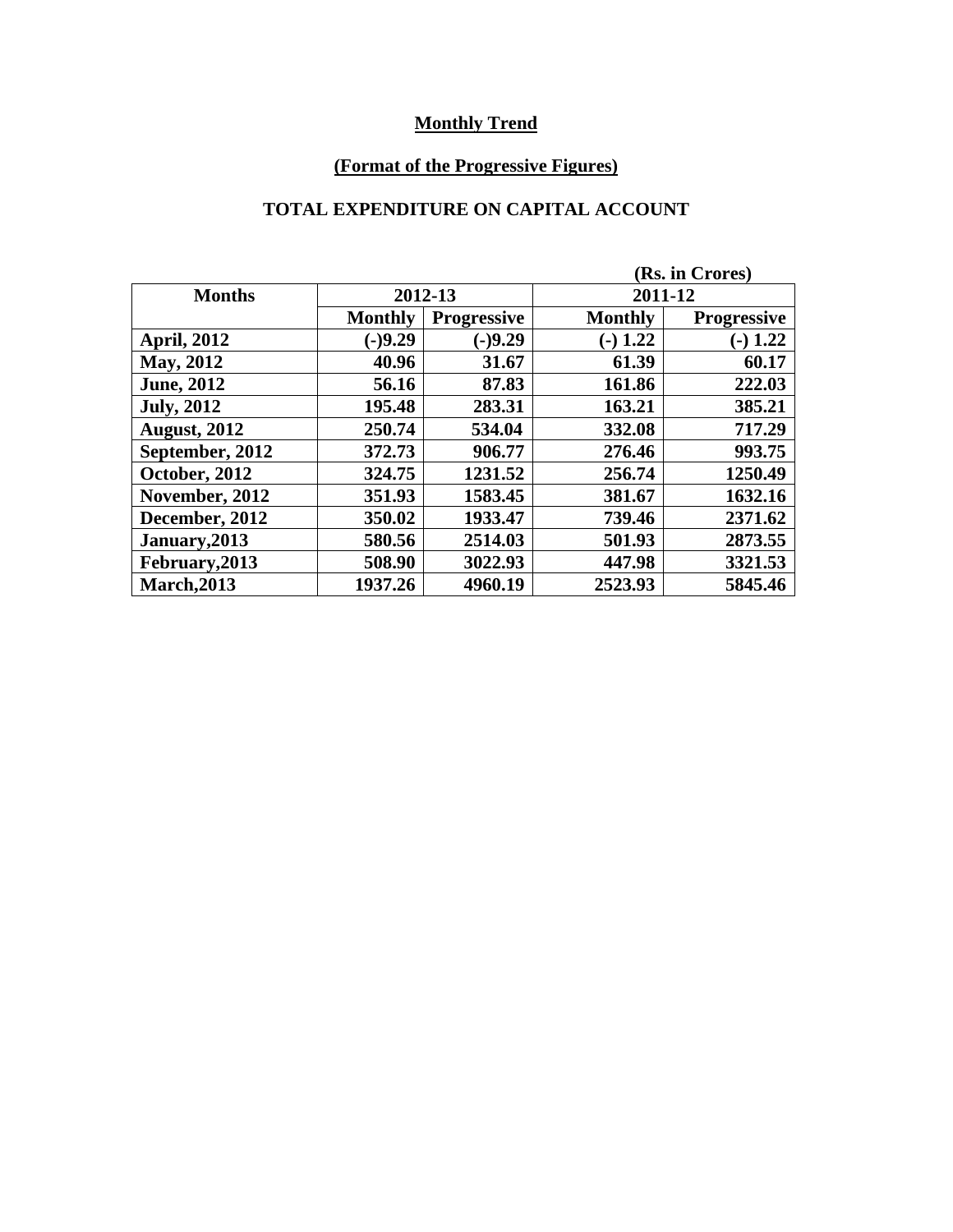## **(Format of the Progressive Figures)**

### **LOANS & ADVANCES DISBURSED**

|                     |                |                    | (Rs. in Crores) |                    |  |
|---------------------|----------------|--------------------|-----------------|--------------------|--|
| <b>Months</b>       | 2012-13        |                    | 2011-12         |                    |  |
|                     | <b>Monthly</b> | <b>Progressive</b> | <b>Monthly</b>  | <b>Progressive</b> |  |
| <b>April, 2012</b>  |                |                    |                 |                    |  |
| May, 2012           | 9.24           | 9.24               | 0.05            | 0.05               |  |
| <b>June</b> , 2012  | 0.83           | 10.07              | 9.25            | 9.30               |  |
| <b>July, 2012</b>   | 7.69           | 17.76              | 5.56            | 14.86              |  |
| <b>August, 2012</b> | 11.09          | 28.86              | 3.38            | 18.24              |  |
| September, 2012     | 2.14           | 31.00              | 12.98           | 31.22              |  |
| October, 2012       | 20.81          | 51.81              | 9.82            | 41.04              |  |
| November, 2012      | 1.77           | 53.58              | 0.17            | 41.21              |  |
| December, 2012      | 8.71           | 62.29              | 1.57            | 42.78              |  |
| January, 2013       | 3.19           | 65.48              | 4.38            | 47.16              |  |
| February, 2013      | 0.63           | 66.11              | 12.39           | 59.55              |  |
| <b>March, 2013</b>  | 27.29          | 93.40              | 5.99            | 65.54              |  |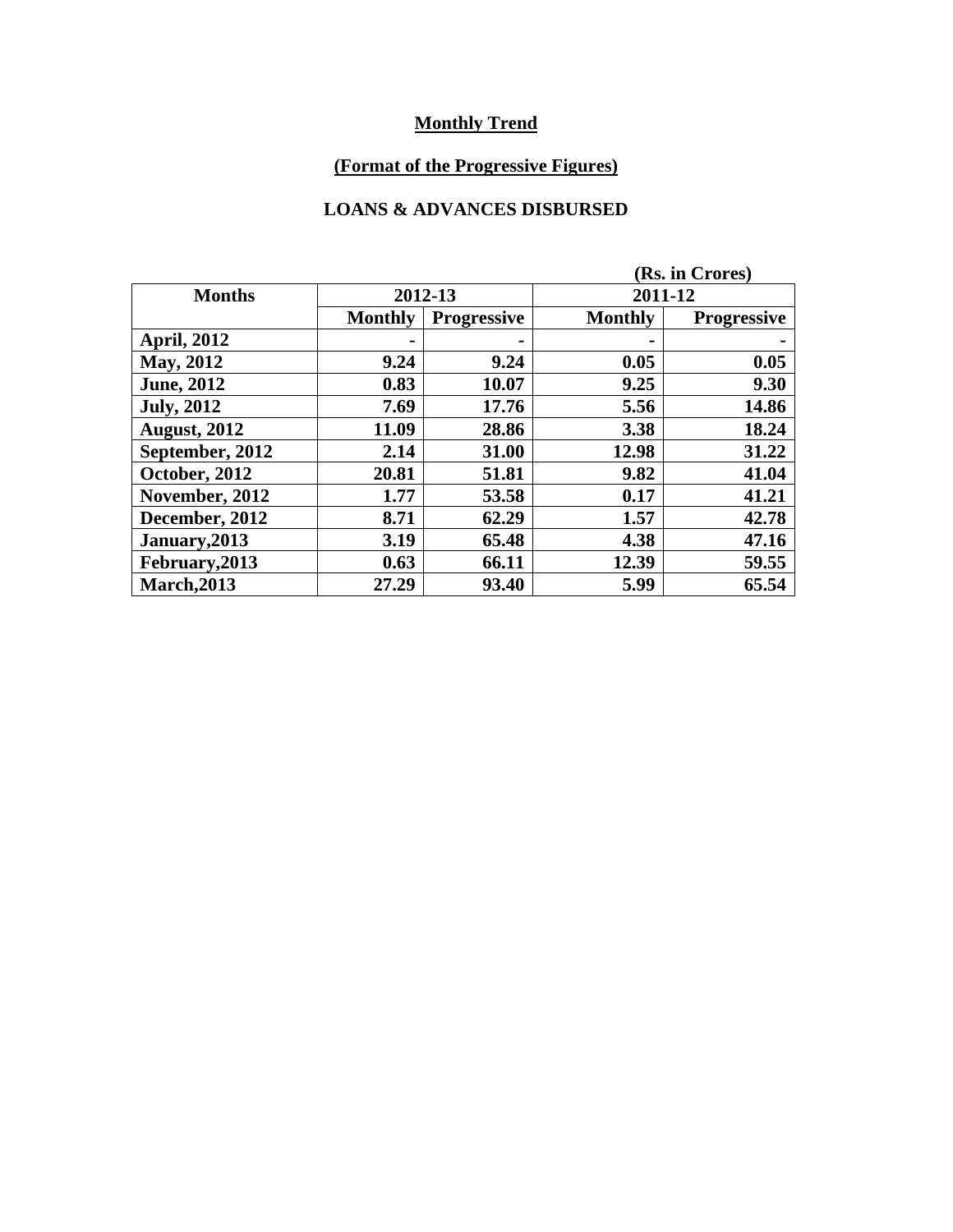## **(Format of the Progressive Figures)**

### **REVENUE SURPLUS**

|                     | (Rs. in Crores) |                    |                |                    |  |
|---------------------|-----------------|--------------------|----------------|--------------------|--|
| <b>Months</b>       |                 | 2012-13            | 2011-12        |                    |  |
|                     | <b>Monthly</b>  | <b>Progressive</b> | <b>Monthly</b> | <b>Progressive</b> |  |
| <b>April, 2012</b>  | $(-)395.60$     | $(-)395.60$        | $(-)$ 588.78   | $(-)$ 588.78       |  |
| May, 2012           | $(-)869.82$     | $(-)1265.42$       | $(-)822.98$    | $(-)1411.76$       |  |
| <b>June, 2012</b>   | $(-)1061.89$    | $(-)2327.31$       | $(-)1182.50$   | $(-)2594.26$       |  |
| <b>July, 2012</b>   | $(-)1047.69$    | $(-)3375.00$       | $(-)901.31$    | $(-)3495.57$       |  |
| <b>August, 2012</b> | $(-)1334.28$    | $(-)4709.28$       | $(-)1852.19$   | $(-)$ 5347.76      |  |
| September, 2012     | $(-) 746.12$    | $(-)$ 5455.40      | $(+)$ 964.59   | $-$ ) 4383.17      |  |
| October, 2012       | $-1521.96$      | $-$ 6977.36        | 5857.24        | 1474.07            |  |
| November, 2012      | $(-) 856.00$    | $(-) 7833.36$      | 122.05         | 1596.12            |  |
| December, 2012      | 4684.57         | $(-)3148.79$       | $(-)1644.50$   | $(-)48.38$         |  |
| January, 2013       | 4347.79         | 1199.00            | 297.20         | 248.82             |  |
| February, 2013      | 1119.82         | 2318.82            | 2138.89        | 2387.71            |  |
| <b>March, 2013</b>  | $(-)$ 349.69    | 1969.13            | 1143.79        | 3531.50            |  |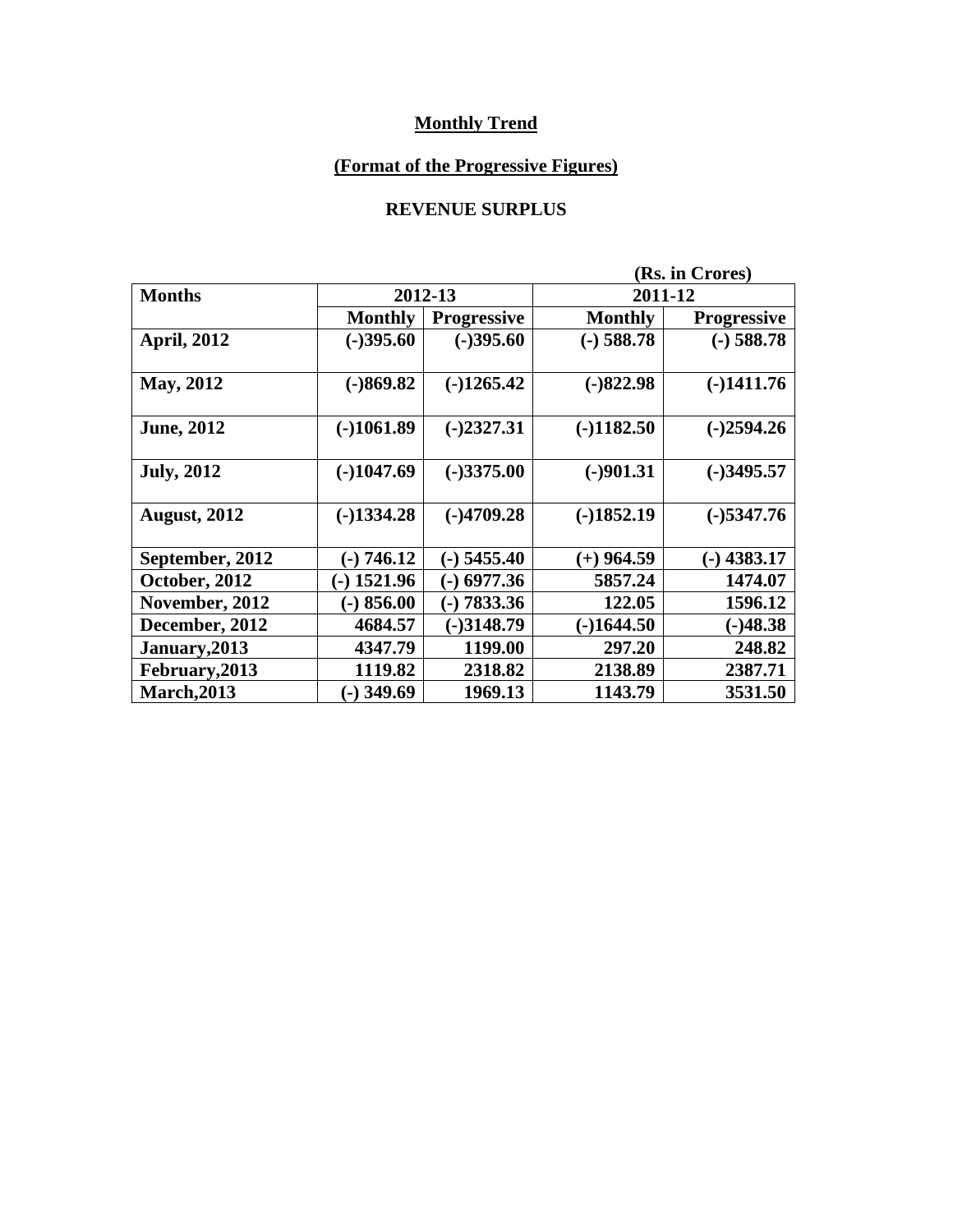## **(Format of the Progressive Figures)**

### **FISCAL DEFICIT**

|                     |                |                    | (Rs. in Crores) |                    |  |
|---------------------|----------------|--------------------|-----------------|--------------------|--|
| <b>Months</b>       | 2012-13        |                    | 2011-12         |                    |  |
|                     | <b>Monthly</b> | <b>Progressive</b> | <b>Monthly</b>  | <b>Progressive</b> |  |
| <b>April, 2012</b>  | 386.17         | 386.17             | 587.43          | 587.43             |  |
| <b>May, 2012</b>    | 919.92         | 1306.09            | 884.33          | 1471.76            |  |
| <b>June</b> , 2012  | 1118.72        | 2424.81            | 1353.50         | 2825.26            |  |
| <b>July, 2012</b>   | 1250.74        | 3675.55            | 1069.95         | 3895.21            |  |
| <b>August, 2012</b> | 1596.02        | 5346.65            | 2187.45         | 6082.66            |  |
| September, 2012     | 1045.82        | 6392.47            | $(-)$ 675.08    | 5407.58            |  |
| October, 2012       | 1867.31        | 8259.78            | $(-)$ 5590.91   | $(-)$ 350.39       |  |
| November, 2012      | 1209.64        | 9469.42            | 259.64          | $-)$ 90.75         |  |
| December, 2012      | $-14325.99$    | 5143.43            | 2385.45         | 2294.70            |  |
| January, 2013       | $-3764.17$     | 1379.26            | 209.00          | 2503.70            |  |
| February, 2013      | $(-)610.41$    | 768.85             | $-1678.63$      | 825.07             |  |
| <b>March, 2013</b>  | 2314.07        | 3082.92            | 1385.95         | 2211.02            |  |